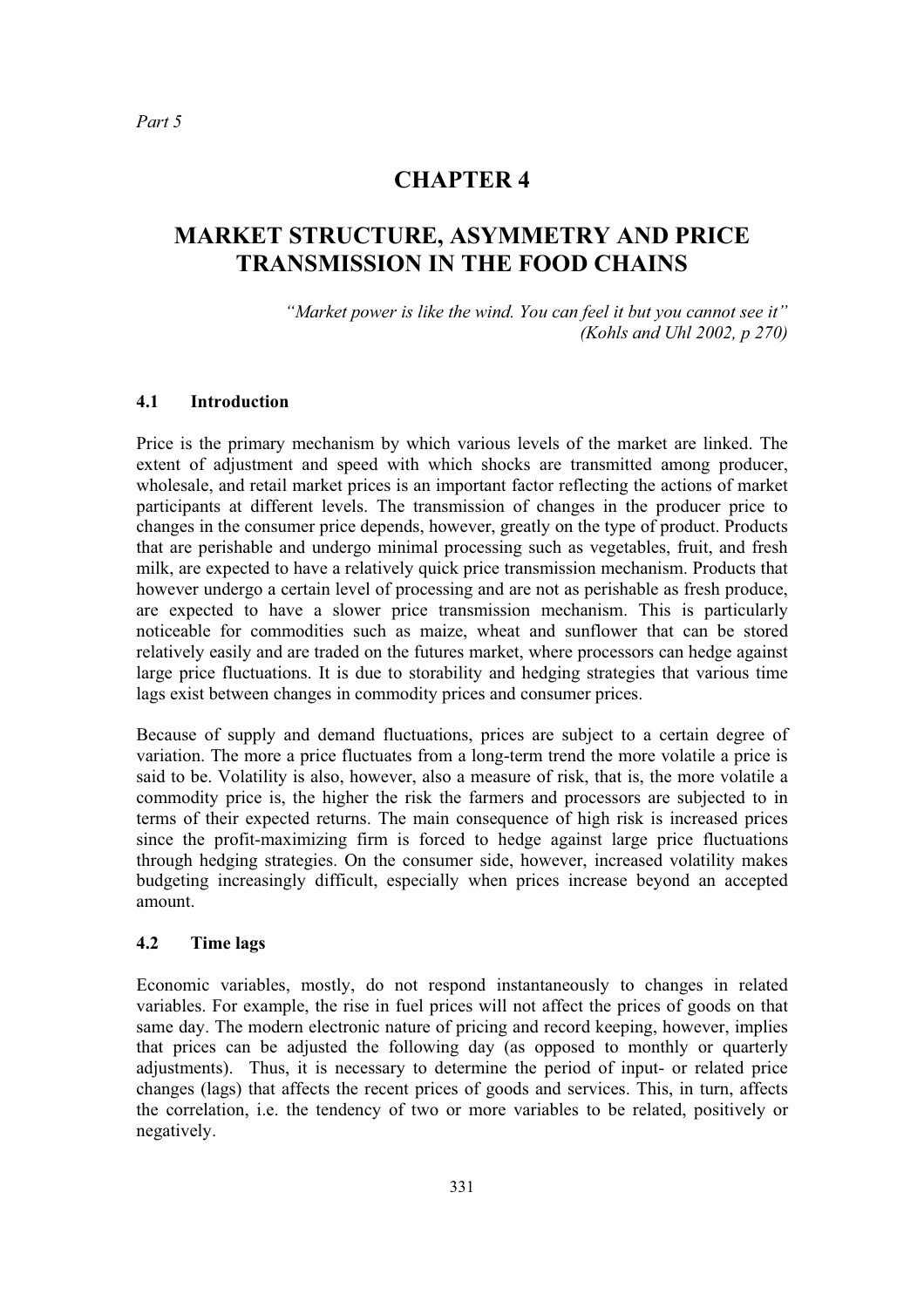#### *Investigating other aspects of the food value chains*

The following figures indicate the relationship between the maize meal price and the SAFEX white maize nearest contract price, both in monthly averages. From the figures, it is clear that as the SAFEX price is lagged, the two graphs get closer and closer together and the correlation (percentage in the graph) between the two prices increases. This gives us an indication that the SAFEX white maize price increases (on a monthly average) will cause the consumer maize meal price to increase between three and four months later, because this is where the highest correlation values are found.



**Figure 4.1: SAFEX white maize price and maize meal price, no lags**



**Figure 4.2: SAFEX white maize price and maize meal price, 1-month lag**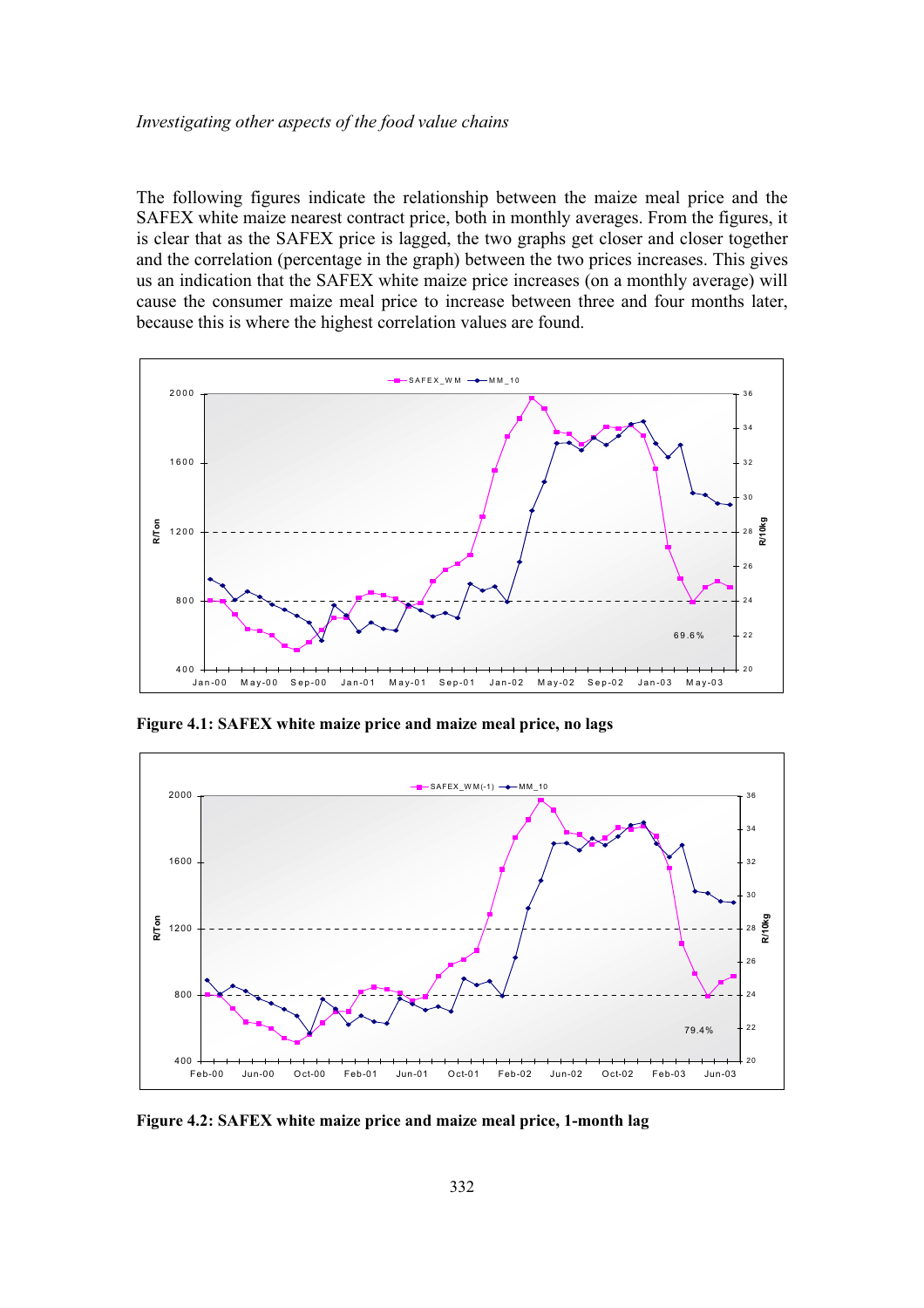*Note: When a data series is lagged, it is possible to either move one series back in the graph, or the other one forward. In this case, the SAFEX price was moved forward. Thus, for example, the February SAFEX maize price is compared with the March maize meal price. As the number of lags increases, so does the gap in months between the prices being compared. Thus, when the SAFEX price is lagged by four months the February SAFEX price is compared with the June maize meal price.* 



**Figure 4.3: SAFEX white maize price and maize meal price, 2-month lag**



**Figure 4.4: SAFEX white maize price and maize meal price, 4-month lag**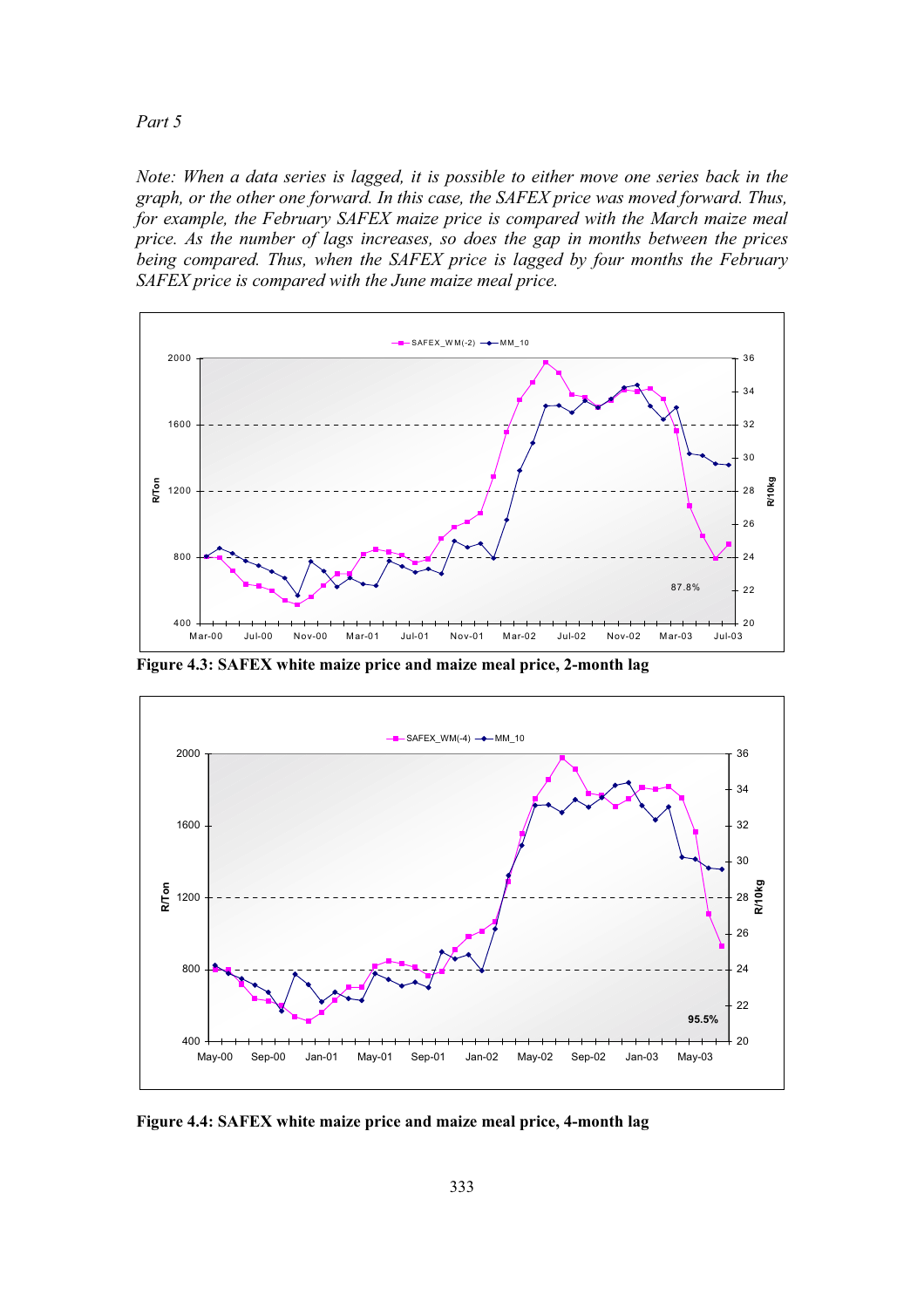The above process was repeated for wheat and bread prices, and for sunflower seed and cooking oil prices. The correlation between the wheat and bread prices is the highest when the SAFEX wheat price is lagged 4 months. The correlation between sunflower seed and cooking oil prices is the highest when sunflower seed prices are lagged 3 months.

### **4.3 Volatility**

Prices naturally increase and decrease; however, these fluctuations usually occur around an average price. The volatility of prices is a measure of the uncertainty of a price. This means that the higher the volatility the more uncertain the price is because of a higher degree of variation around the mean. Volatility can be measured daily, weekly, monthly and annually depending on the data available and the price being studied. Here monthly data were used to calculate the annual volatility using the Black-Sholes-Merton differential equation method of calculating volatility. The tables below indicate the volatility of the consumer price and that of the commodity price closely related to it.

**Table 4.1: Maize volatility** 

|                         | Maize Meal | SAFEX white Maize |
|-------------------------|------------|-------------------|
| $Jan00-Dec00$           | $12.5\%$   | 32.80%            |
| Jan01-Dec01 $\parallel$ | $12.40\%$  | $29.40\%$         |
| $Jan02-Dec02$           | $15.40\%$  | 18.30%            |

From the above Table it is clear that maize meal prices have remained fairy stable in terms of their level of volatility, with volatility increasing slightly for the year 2002. The commodity price (SAFEX white maize), however, has had a decreasing volatility yearon-year. Although it is generally expected that the consumer price volatility decrease when commodity price volatility decreases. This was not the case.

The bread price volatility remained around 9% for the three years under study. The SAFEX wheat price volatility showed much variation year-on-year. Again, commodity prices showed varying volatility while the consumer price volatility stayed the same. This indicates that there is little correlation between the volatility (or degree of variation) of the commodity price and the consumer price.

| Table 4.2: Wheat and bread volatility |  |  |  |  |
|---------------------------------------|--|--|--|--|
|---------------------------------------|--|--|--|--|

|             | Brown Bread SAFEX Wheat |           |
|-------------|-------------------------|-----------|
| Jan00-Dec00 | $9.32\%$                | 13.26%    |
| Jan01-Dec01 | $9.62\%$                | 24.42%    |
| Jan02-Dec02 | $9.80\%$                | $18.26\%$ |

#### **Table 4.3: Sunflower seed and cooking oil volatility**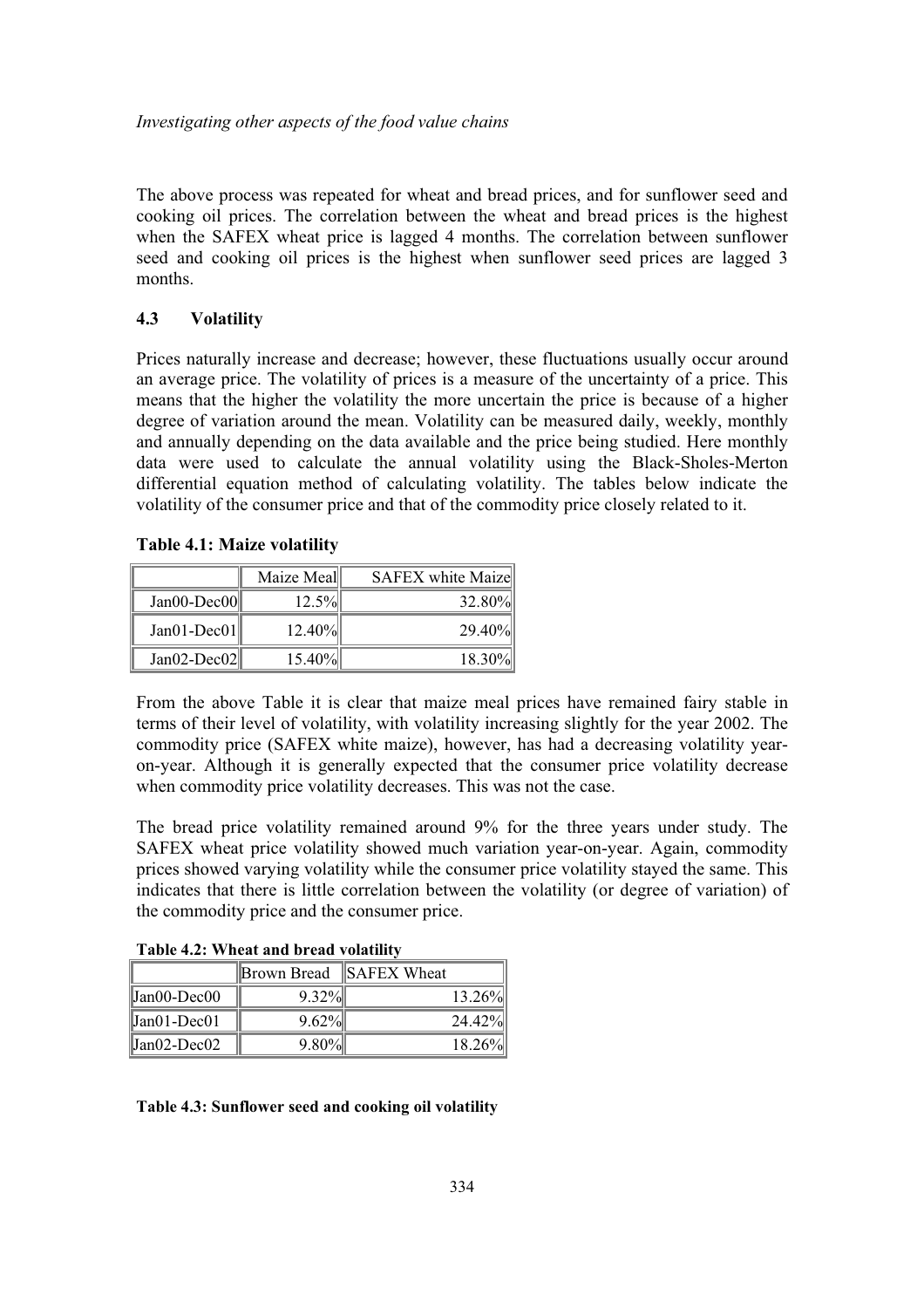$\overline{a}$ 

|                         |           | Cooking Oil SAFEX Sunflower Seed |
|-------------------------|-----------|----------------------------------|
| $\parallel$ Jan00-Dec00 | $6.15\%$  | $14.03\%$                        |
| $\text{Jan01-Dec01}$    | $13.70\%$ | 17.76%                           |
| $\text{Jan02-Dec02}$    | $19.41\%$ | $19.83\%$                        |

Sunflower seed and cooking oil, however, present a different picture. Both the commodity price and the

consumer price saw year-on-year increases in volatility. Thus, there appears to be a certain degree of correlation between the volatilities of the two prices. However, consumer price volatility may also be caused by exchange rate fluctuations as cooking oil can, and is, competitively imported.

In the case of the analysis of beef prices, we used the method known as Generalized Autoregressive Conditional Heteroscedasticity or  $GARCH<sup>2</sup>$  to measure the price volatility. This method distinguishes between the predictable and unpredictable components in the price series, and allows for measuring volatility on the bases of only the unpredictable components in the price series. The conditional standard deviation<sup>3</sup> or price volatility as defined for beef prices is shown in Figure 4.5.

The information presented in Figure 4.5 satisfies two of the conditions for the presence of price volatility, i.e. presence of discrete spikes and the secular increase of such spikes. It is clear that there is an increase in the frequency of the occurrences of discrete spikes and that they occurred more often since the latter part of 1999. The volatility since 2001 can largely be explained by the volatility in the exchange rate.

 $2$  When constructing econometric models, it is assumed that the variance of the error term is constant (i.e. homoscedastic or time invariant). To test whether this assumption holds, the Autoregressive Conditional Hetroscedasticity (ARCH) method was used in this study and it was found that the homoscedasticity assumption is violated, hence the use of the GARCH process instead of an Autoregressive Integrated Moving Average (ARIMA) model.

<sup>&</sup>lt;sup>3</sup> Unlike the common measure of volatility (unconditional), the calculation of the conditional volatility is based on the assumption that "producers can distinguish regular features in a price process such as seasonal fluctuations and the ex-ante knowledge of the conditional distribution of commodity price" (Almayaz, et al. 2003).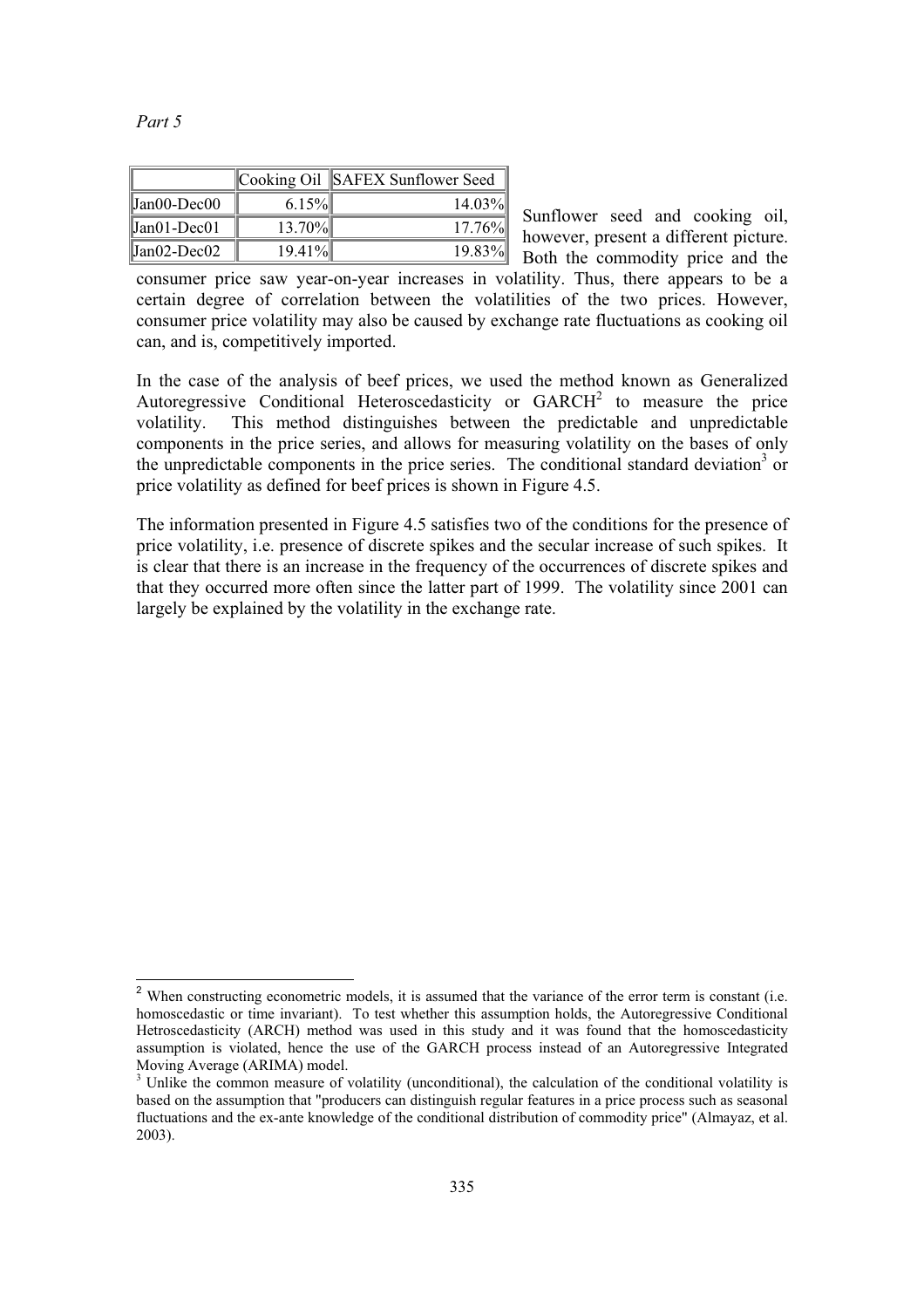*Investigating other aspects of the food value chains* 



**Figure 4.5: Conditional standard deviation of the beef producer price (May 1994 to July 2003)** 

#### **4.4 Asymmetric Price Transmission**

Over the past several decades producers, consumers, food industry interest groups and legislators have been concerned about the efficiency and equity of price transmission of agricultural and food products. Both casual and empirical research indicates that there are several asymmetries in price transmission in food marketing chains (e.g., Von Cramon-Taubebel, Bunte and Peerlings, Miller and Hayenga, Goodwin and Holt, Azzam, and Abdulai). It was found that (1) changes in farm and wholesale prices are either not fully, or they are more than fully transmitted to consumer prices; (2) changes in consumer prices are not related to short-run changes in farm prices and follow medium- and longrun changes in farm prices with a time lag; (3) downstream changes in consumer prices show a longer time lag than upstream changes do.

Several possible explanations can be put forward to explain this asymmetry depending on the market structure and the nature of the product. Of the three asymmetries, the one that appears to be of particular interest in the asymmetry in the adjustment process, is the one dealing with the issue whether retailers pass on price increases, while decreases in price are not completely transferred to the consumer. From the studies stated previously, it appears that this is in fact the case, in particular with agricultural products. One of the reasons price increases are passed on to the consumer faster than decreases, is that firms will react faster to decreases in profit margins than increases. Another reason for the asymmetric price adjustments is the presence of search costs in locally imperfect markets. For example, grocery stores and other retailers may enjoy local market power because of the absence of similar firms in a given neighbourhood. Although customers may have a finite number of choices, they may not be able to gather full information about prices offered by other firms because of the cost of the search. In particular, consumers may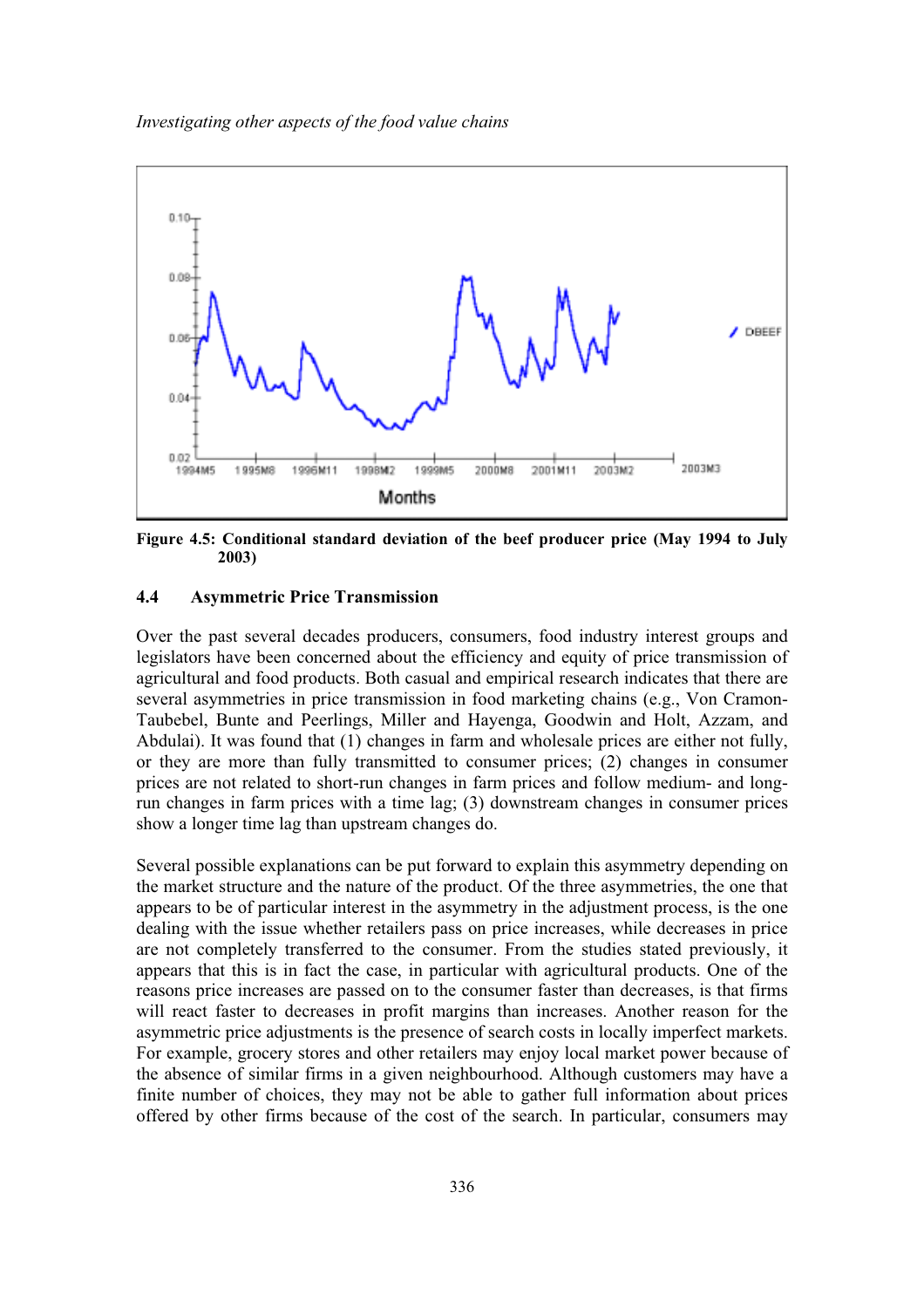observe a price increase at one local retail outlet but they may be uncertain whether others have also increased their prices. Given this scenario, firms can quickly raise prices as upstream prices rise and slowly decrease prices as the upstream prices decline.

Another possible source of asymmetric price transmission is market power. Stephan Von Cramon-Taubadel (1997) suggested that asymmetry in the German pork market was caused by market power and inventory holding. Griffith and Piggott (1994) suggest that well-documented increases in the concentration in the pork, beef and lamb processing and marketing sectors has led to increasing levels of asymmetric price transmission. In general, supply chains for food products are less concentrated at the farm level than at higher levels since economies of scale may limit the number of viable role-players in a market. Oligopolistic processors might, for example, react collusively more quickly to shocks that squeeze their profit margins than to shocks that stretch it. The same can happen if individual firms believe that competitors will match increases in output prices as input costs increase, but do not respond in the same way as input costs decrease.

There are a number of different methods available to the researcher when testing for asymmetric price transmission. The choice of method depends on the data available, the available budget, and the types of questions that need to be answered. The most widely used method for testing market power and asymmetric price transmission in agricultural economics literature is the time-series model. This model is based on the assumption that the agricultural product included in the production process is the largest cost component of the final consumer good. This is an important assumption because the higher the cost component the more direct the effect of increases and decreases of farm prices on retail prices, since few other cost components come into play. Thus, the question being investigated is whether increases and decreases in farm prices are reflected in or transmitted to selling or retail prices. To do this, tests for asymmetric price transmission that are consistent with cointegration are applied to the transmission of commodity prices to retail prices for several goods.

The products investigated in this report include maize meal, bread, cooking oil, fresh milk, long life milk, and cheddar cheese. The prices used in this study are based on the SAFEX white maize nearest month contract, the SAFEX sunflower nearest month contract, the SAFEX wheat nearest month contract, the milk producer price as reported by the National Department of Agriculture, and all consumer prices gathered from the AC Nielson data base. As stated previously, the cost of the primary input as a percentage of the total cost is important in order to determine the degree of price transmission. The Table below reports the average percentage of total cost of the primary input for each of the above products. It is important to note that these are average percentages as commodity prices fluctuate more than the cost of other inputs.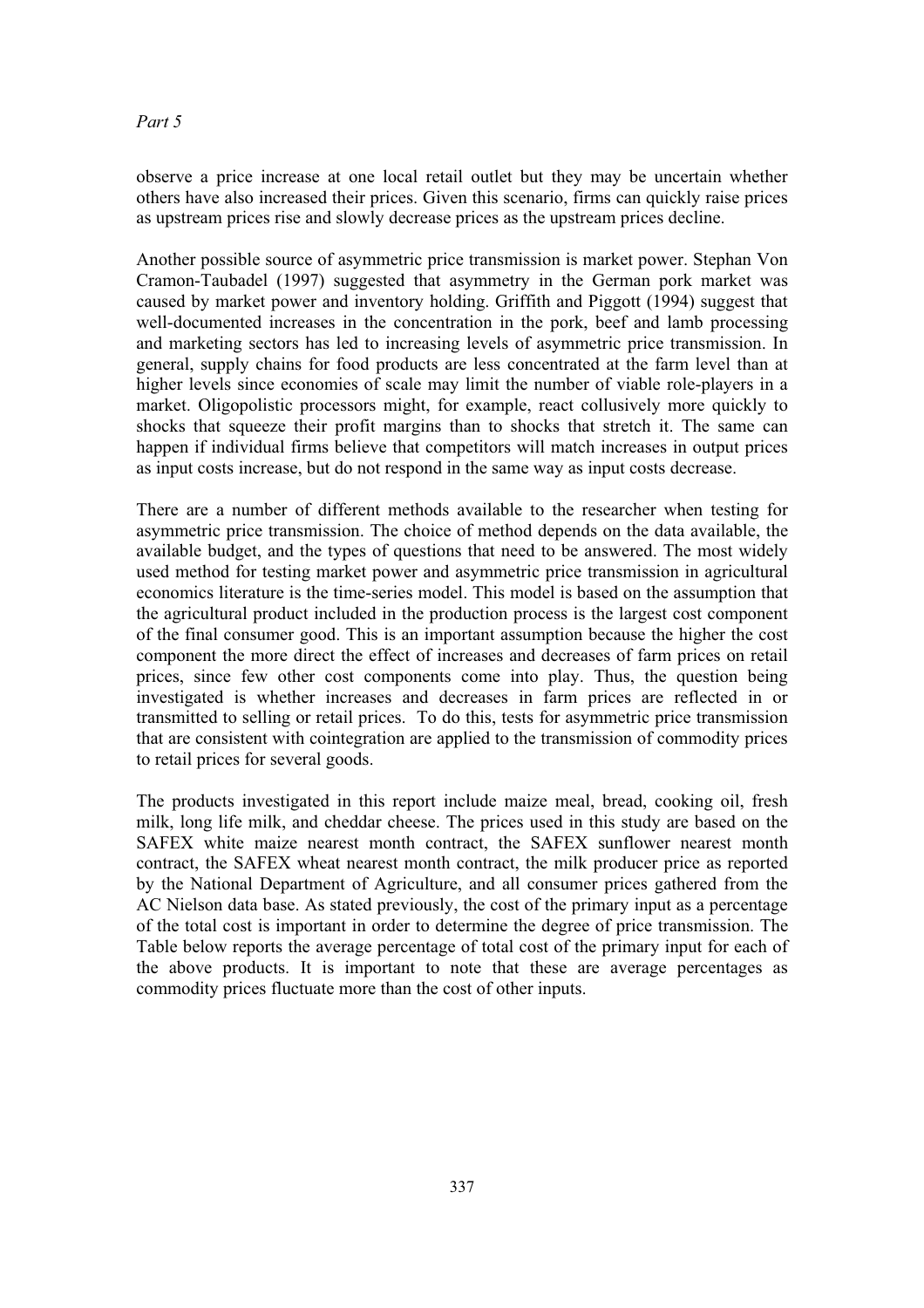|                                           | Percentage of total cost |
|-------------------------------------------|--------------------------|
| Wheat Flour cost per loaf of Bread        | 45%                      |
| Maize cost per 10kg bag of maize meal     | 75%                      |
| Sunflower seed cost per 750ml cooking oil | 60%                      |
| $\ $ Cost of milk per litre of fresh milk | 72%                      |
| Cost of milk per litre of long life milk  | 60%                      |
| Cost of milk per Kg of Cheddar cheese     |                          |

#### **Table 4.4: Main input percentage of total cost of selected consumer goods**

*Note: These are average costs for the period January 2000-July 2003* 

Following the percentages listed above it is clear that the costs of raw material are major factors in the production costs of the final consumer good. This was also confirmed by many of the food manufacturers the Committee interviewed. From this it is possible to test for asymmetry in price transmission. The estimation procedure for the asymmetric error correction model for each product can be summarized as follows:

- 1. Granger causality tests were performed to test that farm prices "cause" retail prices (Granger, 1969).
- 2. Augmented Dicky-Fuller (ADF) and Philips-Perron tests were performed on all the time series to determine the order of integration. This is important because the series need to be integrated at the same level for the error correction model to be possible.
- 3. A long run cointegration equation was estimated with retail price as the dependant variable and commodity price (with various lags in some cases) as the independent variable.
- 4. The error term of the above model needs to be stationary for a cointegrating relationship to exist, thus ADF tests were performed on the error terms.
- 5. The errors from the cointegrating relationship were divided into two series (ECT+ and ECT-), one for positive errors and one for negative errors
- 6. The generated series were used to define the error correction terms, and the error correction model was then estimated using the Engel-Granger two-step approach using ordinary least squares.
- 7. The results of the above model were used to estimate an impulse response function.
- 8. First, a 10% increase in the commodity price, in an arbitrary month, was run through the model and a new series of expected retail prices was estimated.
- 9. The difference in the "shocked" price and actual price was calculated and plotted on a graph.
- 10. Steps 8 and 9 were repeated for a 10% decrease in the commodity price in the same month.

The reader should note that ECT+ indicates that the retail price is "too high" compared to the commodity price, i.e. the profit margin is above its long run equilibrium value. The opposite holds for ECT-. If the coefficient of the ECT- is greater in absolute terms than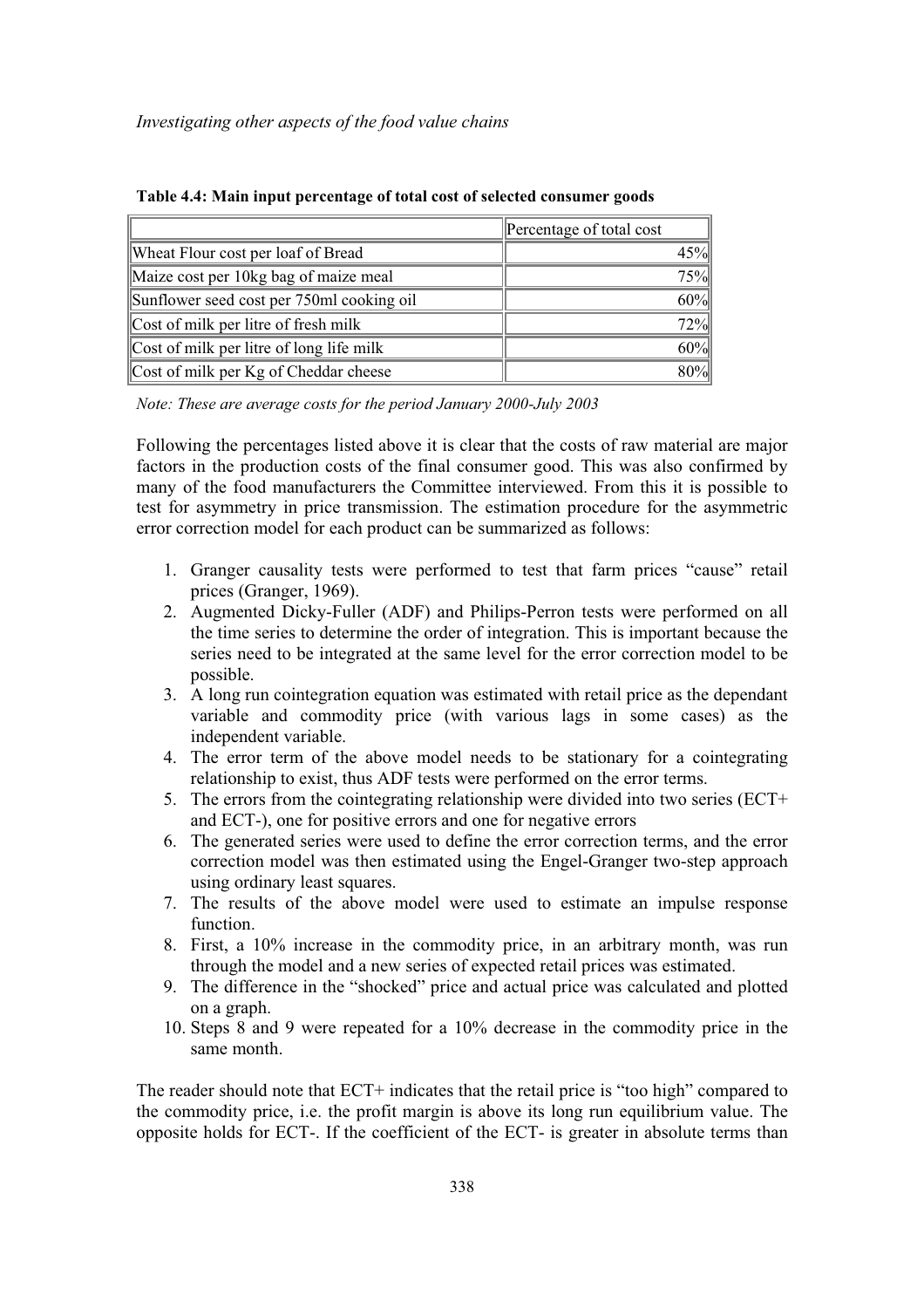ECT+, the retail price reacts faster when the profit margin is squeezed than when it is expanded. The reader should also note that only commodity prices were used to estimate the models and no other costs were included, as they would affect the ECT+ and ECTterms.

From the above models, it is possible to calculate the price elasticities for each product, that is, how much the retail price (in percentage terms) should increase given a 1% increase in the commodity price. The elasticities for the various goods are reported in the table below.

#### **Table 4.5: Commodity price elasticities**

|                                                       | Price Elasticity |
|-------------------------------------------------------|------------------|
| Wheat $(-4)^*$ To Bread Price                         | 0.431            |
| Maize (-4)* To Maize Meal Price                       | 0.339            |
| Sunflower Seed (-3) <sup>*</sup> To Cooking Oil Price | 0.739            |
| Milk To Fresh Milk Price                              | 0.849            |
| Milk To Long Life Milk Price                          | 1.022            |
| Milk To Cheddar Cheese Price                          | 0.803            |

*\*Note: the number in brackets indicates the number of months the consumer price lags the commodity price.*

#### **Maize meal**

The Figure below shows the effect of a 10% upward and downward "shock" to the SAFEX nearest month contract. The 10% increase in the SAFEX price resulted in a R2.42 increase per 10kg bag of maize meal. Assuming all factors returned to normal after this shock, the retail price of maize should gradually return to normal after approximately 8 months. The 10% decrease in the SAFEX price resulted in a R0.95 decrease in the 10kg maize meal retail price, which returned to its normal levels in only 5 months. Thus, price increases were passed on to the consumer much more consistently than the price decreases.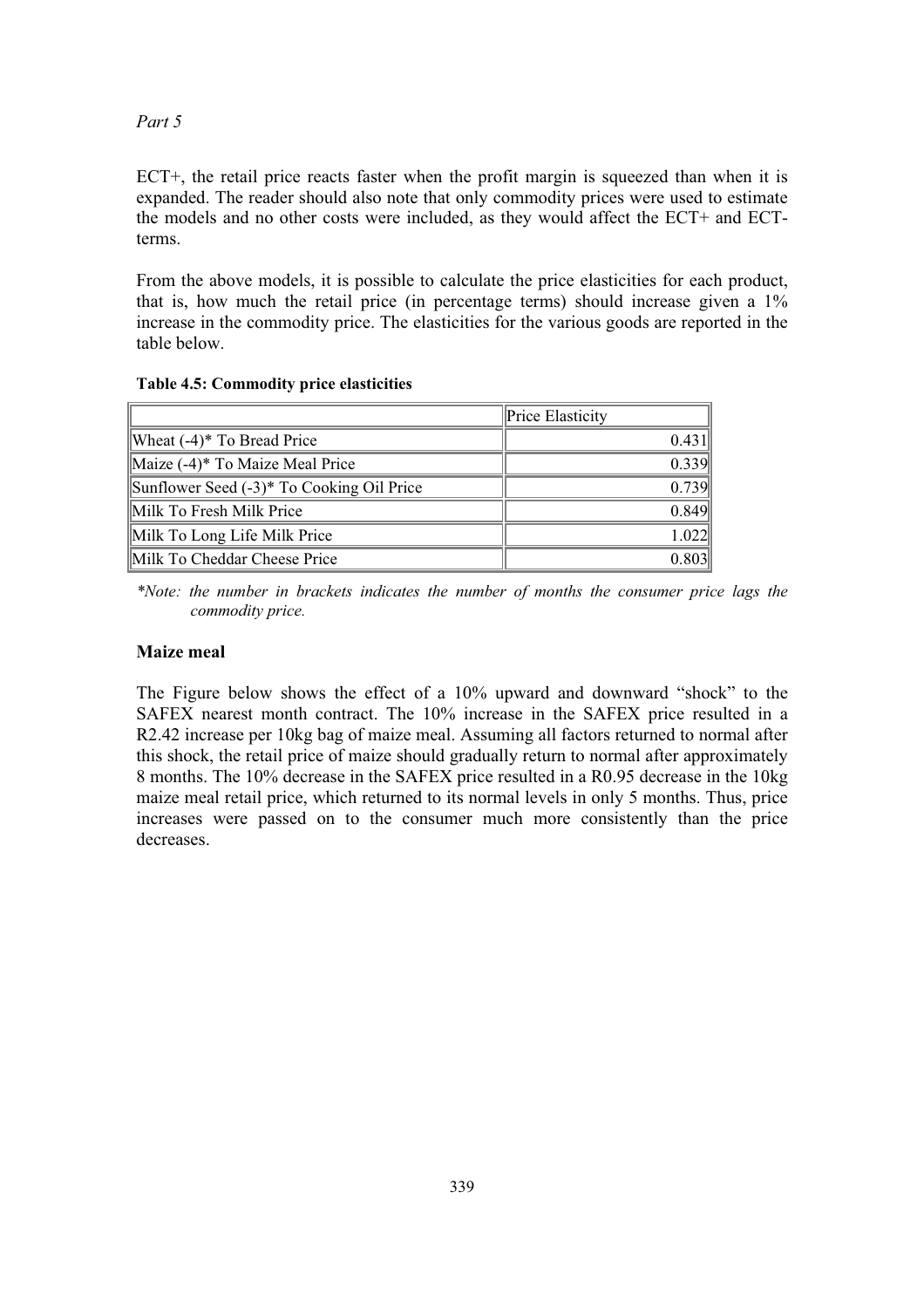

**Figure 4.6: Maize meal price change given a 10% up and downward shock**

It is difficult to state categorically the reason for this asymmetric price transmission. Several facts need to be taken into account, however. Firstly, 75% of the cost of producing maize meal is maize itself. In other words, the other cost factors only make up 25% of the total cost and, therefore, have little influence on the retail price. Secondly, 75% of the maize meal produced in South Africa is produced by 4 companies. Thus, asymmetric price transmission could be caused by concentration and the resulting market power of these four companies.

#### **Bread**

Similar to maize, an impulse response was estimated for a 10% upward and downward shock to the price of the SAFEX nearest month contract for wheat. The results indicated that the bread price was expected to increase by R0.53 for one month, after which it should go down to an increase of R0.14. It was expected that it would take more than 12 months for the increase to reduce itself to zero. The 10% decrease in the SAFEX wheat price would result in a R0.38 drop in the bread price for one month after which the drop in price would be a mere R0.03.

From the results, it became clear that the bread price increase overshot the increase in wheat price for one month after which it returned to more plausible levels of price increases (5.2%) and decreases (1.2%). Although the baking industry is just as concentrated as the maize milling industry, the cost of wheat only makes up 45% of the cost of producing a loaf of bread. Thus, the price transmission is not as direct as that of maize. It does, however, take longer for changes in price levels to run themselves out.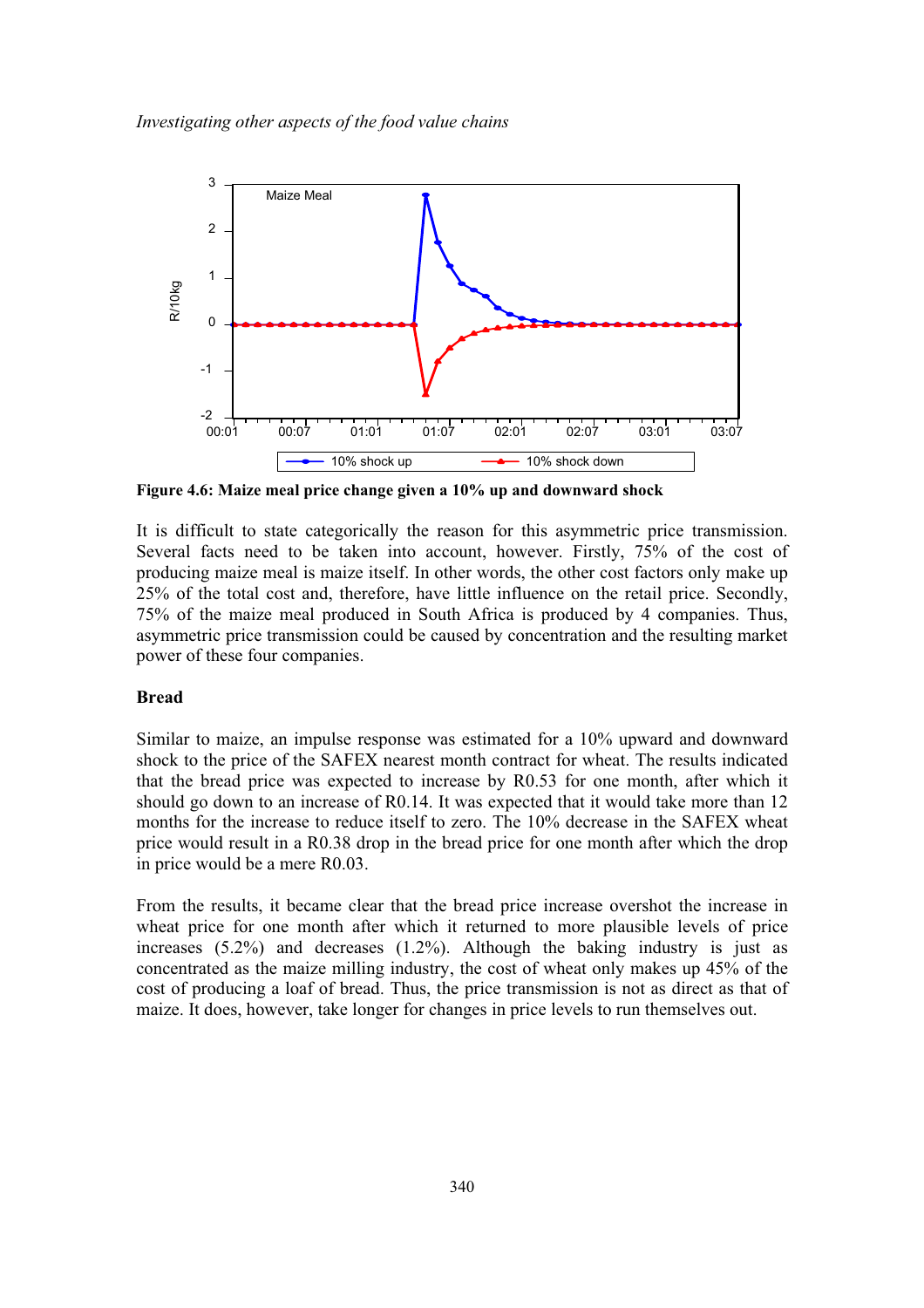



**Figure 4.7: Bread price change given a 10% up and downward shock** 

#### **Dairy**

The price transmission of three dairy products was studied. These products are fresh milk, long life milk, and cheddar cheese. All the consumer prices are estimated as a function of the milk producer price, as fresh milk is the primary input for these products.

Fresh milk's asymmetric price transmission displays an interesting difference between upward and downward price effects. Fresh milk is a highly perishable product. Consequently, it could be expected that producers and retailers would avoid increasing their prices since goods may, then, not be sold and thus perish. The Figure below however indicates something completely different. A 10% increase in the producer price of milk results in a R0.17/litre increase in the consumer price of fresh milk. The same downward price change would, however, result in only a R0.04/litre retail price decrease. The decrease in price would work itself out of the system over a period of 8 months while the price increase would take well over 12 months to work itself out.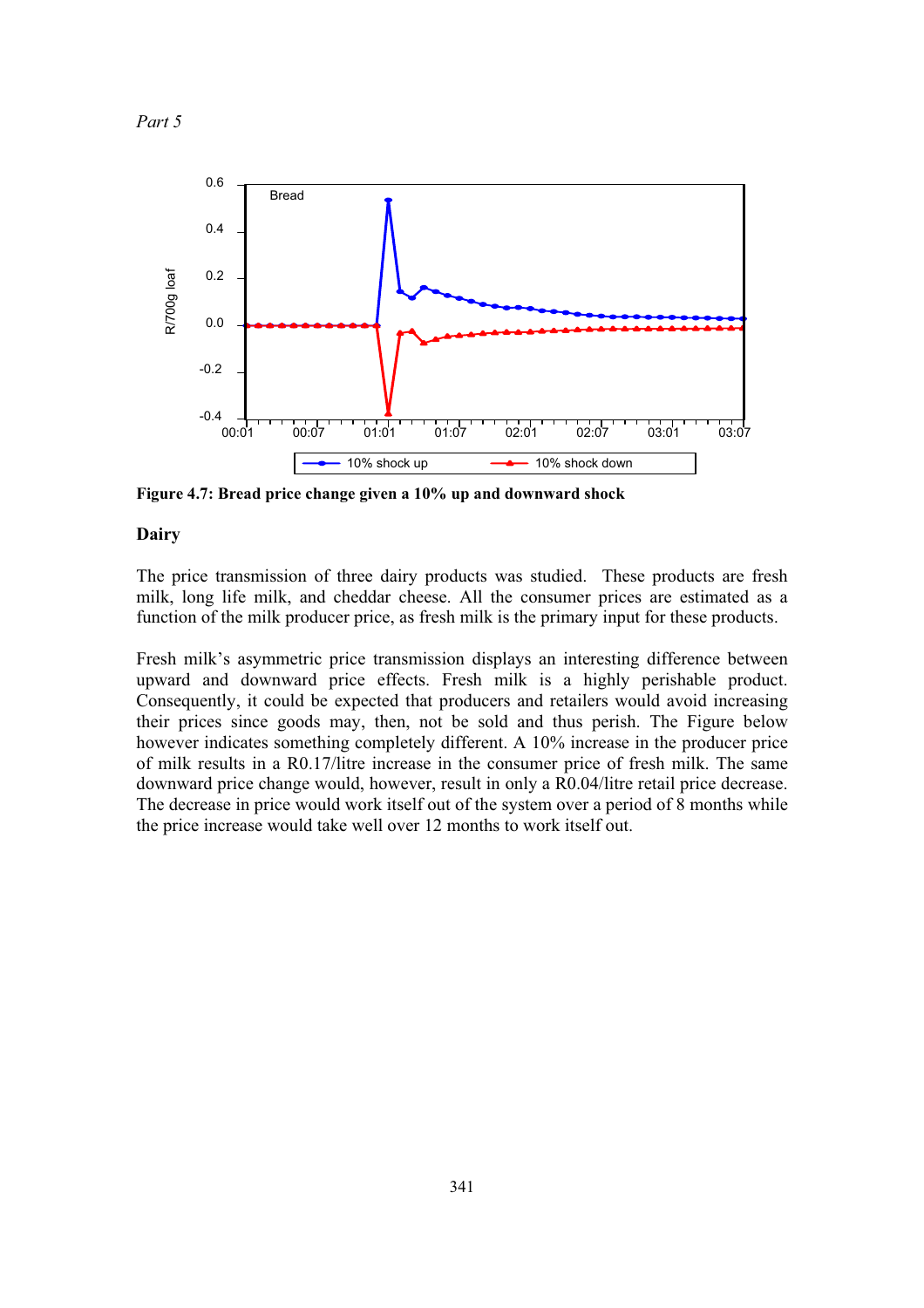

**Figure: 4.8: Change in fresh milk prices given a 10% up and downward shock** 

This large disparity in upward and downward price transmission can help to explain why the consumer prices of dairy products increase almost linearly and why price changes take so long to wear themselves out. Decreases in producer prices have little or no effect on the retail price while increases in producer prices have quite a marked effect. The reason for the existence of such asymmetry in price transmission on such a perishable product could largely be attributed to the oligopolistic dairy manufacturing and distribution system. This makes it possible for these manufacturers (and eventually retailer) to pass price increases through to the consumer. Consumers are not normally aware of producer prices for milk and manufacturers could potentially use this ignorance and the fact that consumers get used to a specific price overtime not to lower prices – one of the reasons then for the downward stickiness of retail prices



**Figure 4.9: Changes in price of long life milk price change given a 10% up and downward shock**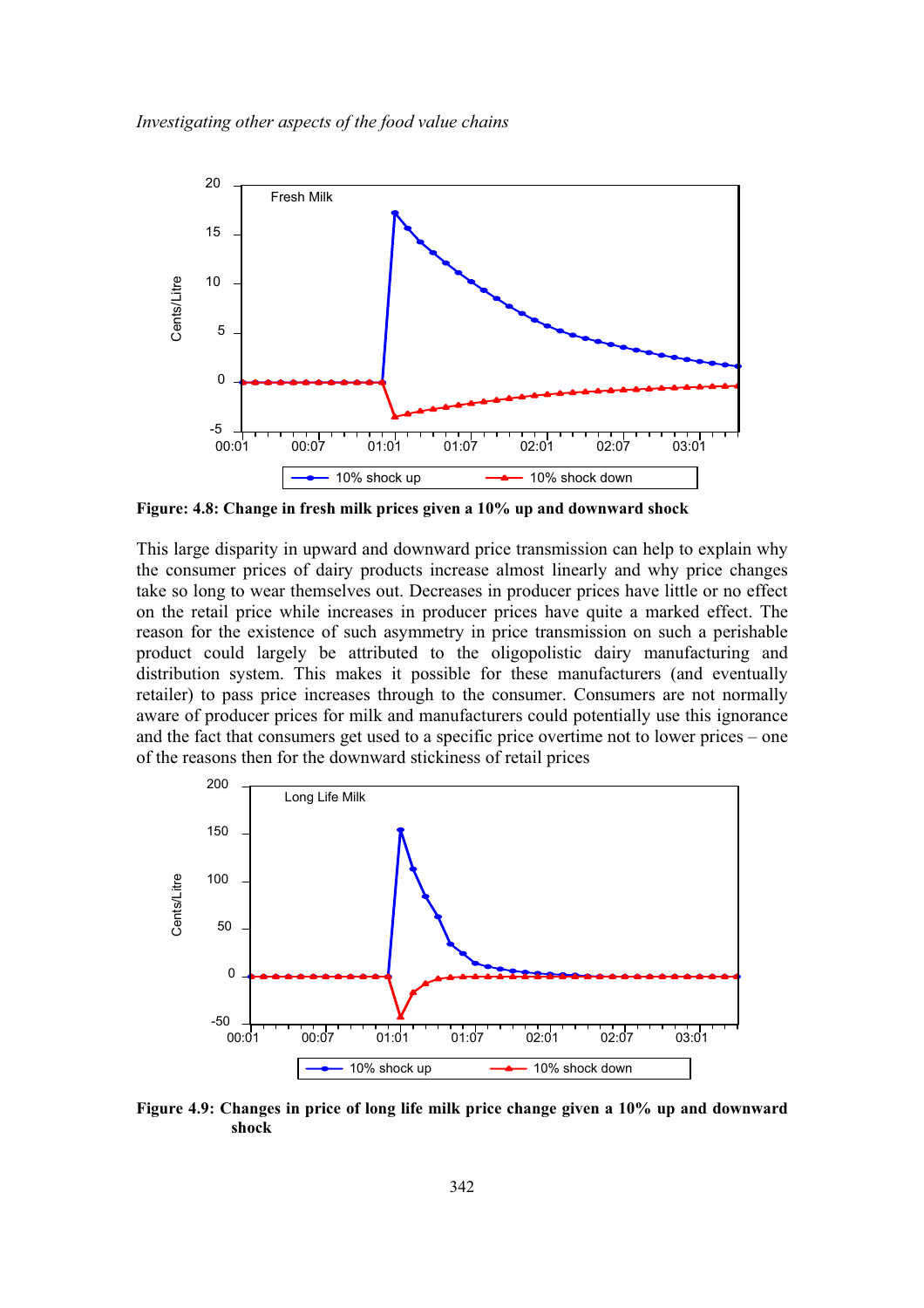Similar to fresh milk, long life milk also displays a large asymmetry in price transmission. A 10% increase in the producer price of milk resulted in a R1.54 increase in the price of long life milk, which would take approximately 12 months to run itself out. Similarly, a 10% price decrease resulted in a R0.43 decrease in the price of long life milk and would take only four months to run itself out.

The final dairy product studied is cheddar cheese, which compared to the previous two products displays a more symmetrical price transmission. A 10% increase in the producer price of milk resulted in a  $R5.80/kg$  increase in the retail price of  $1<sup>st</sup>$  grade cheddar cheese. A decrease in milk price, however, resulted in a R4.90/kg decrease in the retail price of 1<sup>st</sup> grade cheddar cheese.



**Figure 4.10: Change in prices of cheddar cheese given a 10% up and downward shock**

There are approximately 5,000 dairy farmers whose output is sold in an oligopolistic market. There are 2 main dairy processors, namely Clover SA and Parmalat, who are the price leaders when it comes to purchasing milk. A similar situation exists at the retail level where most dairy products are sold through supermarkets and hypermarkets. Thus, there is oligopolistic competition at both the retail and processing level of the market. For a more in-depth discussion on the dairy supply chain and the imperfect competition, the reader is revered to Chapter 5 in Part 4 of the Report.

Given, however, the existence of imperfect competition at both the production and retail level, asymmetric price transmission is likely to be caused by market power within the sector.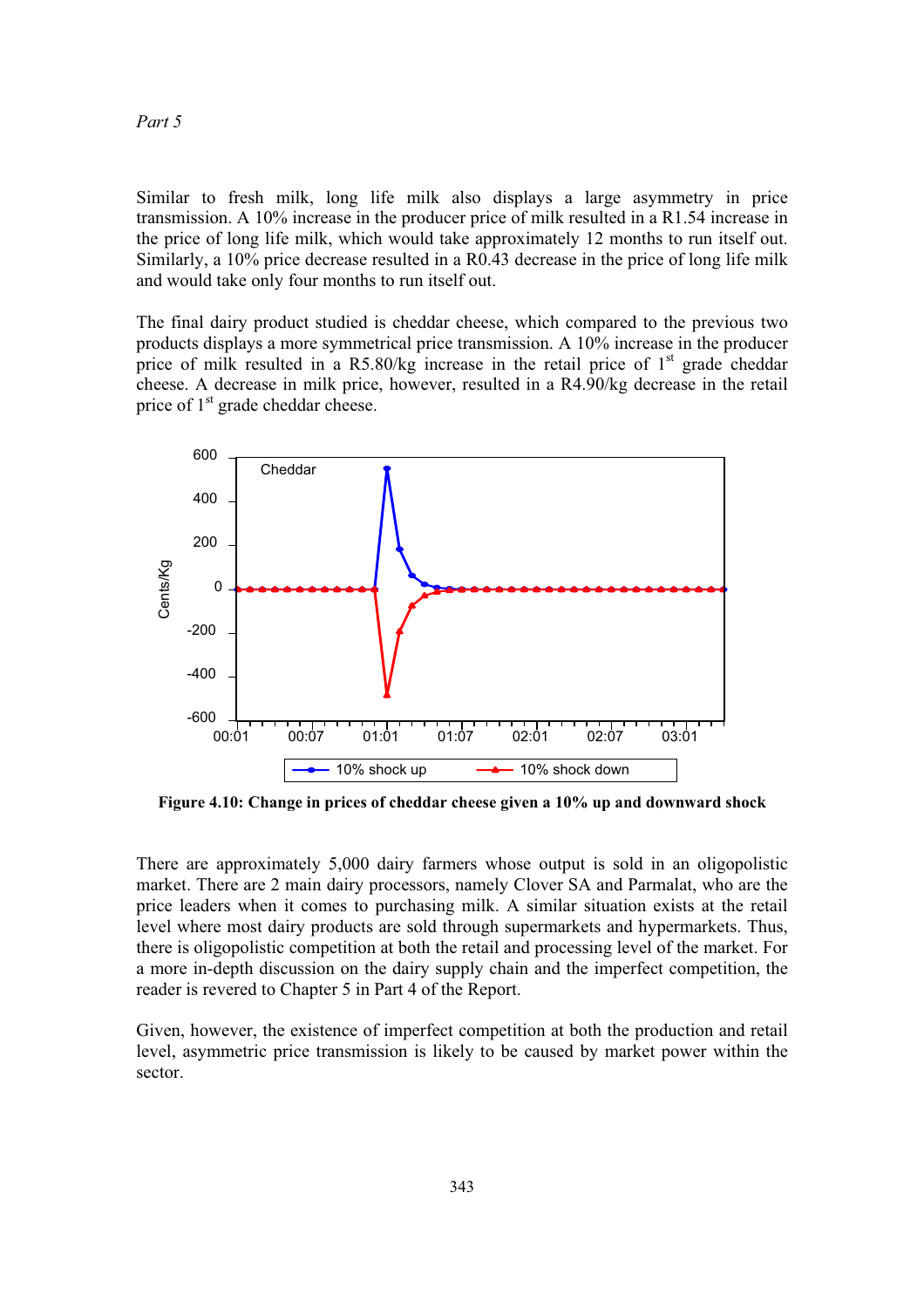#### **Cooking Oil**

A similar test was performed for the price transmission from sunflower seed to cooking oil. The results differ from those of the other products because the downward price changes are transmitted by almost the same amount as upward price changes. In fact, both up and downward SAFEX price changes resulted in a R1.27/750ml increase and decrease, respectively. It is interesting, however, that price decreases take longer to return to normal than price increases, which is opposite to the findings re all the other goods.



**Figure 4.11: Change in price of cooking oil given a 10% up and downward shock** 

It is difficult to say why the asymmetry in price transmission of sunflower seed to cooking oil is different to that of the other industries. Generally, the more concentrated a market the more asymmetric the price transmission, as was found for the other products discussed here. Although the oil crushing industry is concentrated with only a few role players, cooking oil is imported in bulk, thus decreasing the level of concentration in the cooking oil wholesale market and creating more competition.

#### **Conclusions**

Firms incur costs when re-pricing items and will thus only re-price items when the gains from changing the prices (up or down) exceed the costs. There is a range of farm price changes, therefore, which retailers may choose not to re-price. This results in less frequent adjustments both upward and downward. This can be seen in the earlier Section on volatilities. The implication is that pricing rigidity in retail prices during periods of falling farm prices, which draw more attention than rigidity during rising farm prices, may be due to re-pricing costs.

Given the large number of possible variations between commodities, retailers, and consumers, it remains very difficult to determine the cause of observed price asymmetries